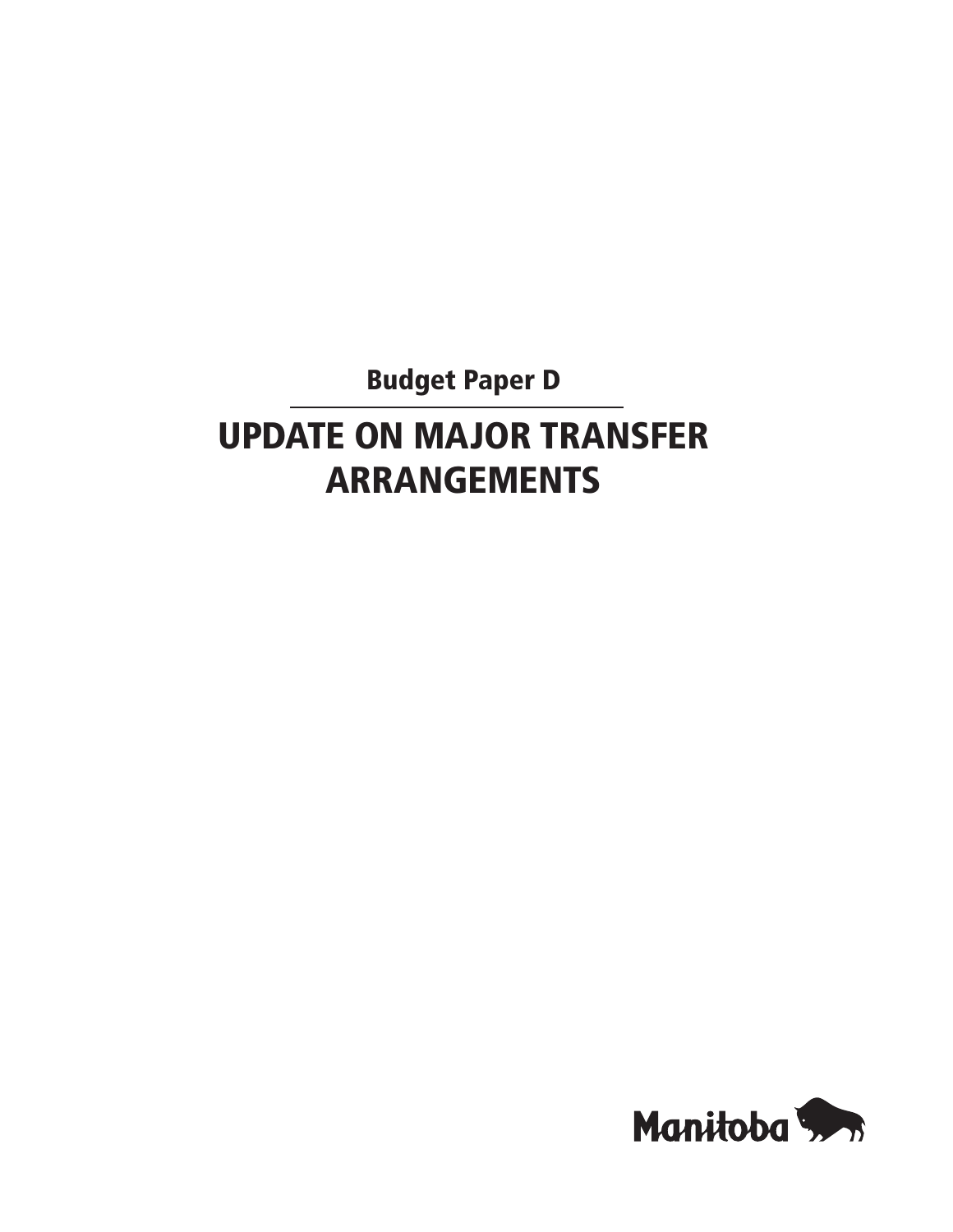# **UPDATE ON MAJOR TRANSFER ARRANGEMENTS**

| <b>CONTENTS</b> |                                  |
|-----------------|----------------------------------|
|                 |                                  |
|                 | $\overline{\phantom{0}}$         |
|                 | $\overline{4}$<br>$\overline{4}$ |
|                 | 6                                |
|                 | 6                                |
|                 | 8                                |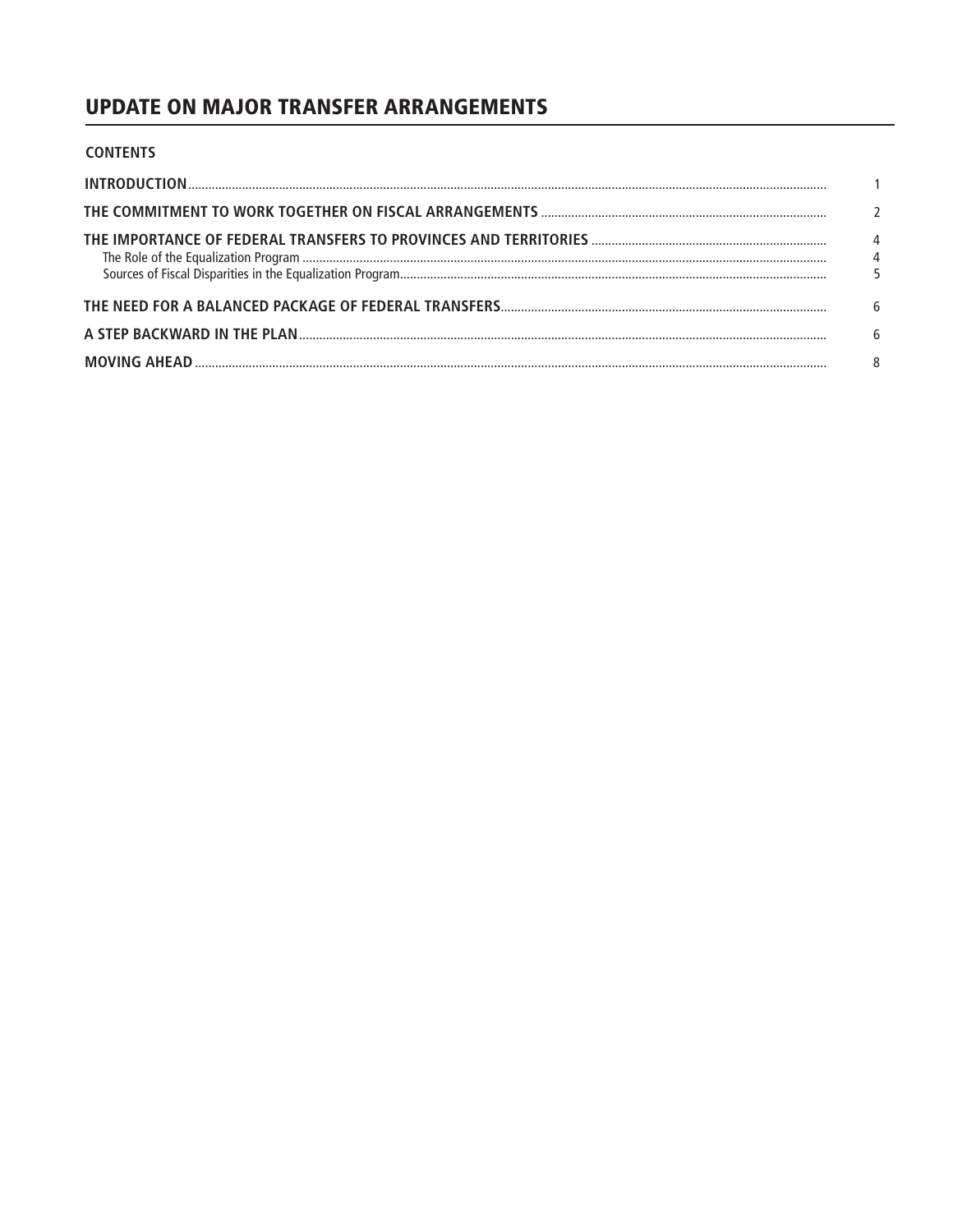## **INTRODUCTION**

Canada is a federation, meaning that it has multiple orders of government. Federal and provincial/territorial governments have varying roles and responsibilities within the federation which are set out in the Canadian Constitution.

In Canada, the federal government has an important and constitutionally defined role to collect revenues through taxation on behalf of all Canadians in order to meet national priorities and objectives. Program delivery is largely the responsibility of the provinces and territories, including primary spending responsibilities in the areas of health care, education and social services. Federal transfers, including the Canada Health Transfer (CHT), Canada Social Transfer (CST), Equalization and Territorial Formula Financing (TFF), are an important source of revenue for all provinces and territories to help fund these critical public services.

Provinces and territories have the power to raise their own revenues. However, while the provinces and territories endeavor to provide comparable services to their citizens, not all provinces have the same revenue-raising capacity to address those responsibilities. This is due to a number of factors, including the extent to which a province has access to revenues related to natural resources.

Ensuring that all Canadians have access to needed public programs and services is why Canada has major federal transfer programs. All provinces and territories receive the CHT and CST, and all provinces have received payments from the Equalization Program at one time or another.

In Manitoba, the total amount of major transfers funding has not increased on a year-over-year basis since 2009/10. However, over the same period, total major transfers to many other provinces, including Ontario, Saskatchewan, Alberta, British Columbia and Nova Scotia have increased substantially. Even after adjusting for population, most provinces experienced increases in their major transfer payments since 2009/10. With the exception of Newfoundland and Labrador, Manitoba saw the largest per capita decrease in major transfers of all the provinces between 2009/10 and 2012/13.

### Sources of Provincial Government Fiscal Capacity



## Per Capita Change in Total Major Transfers, 2009/10 to 2012/13



Source: Finance Canada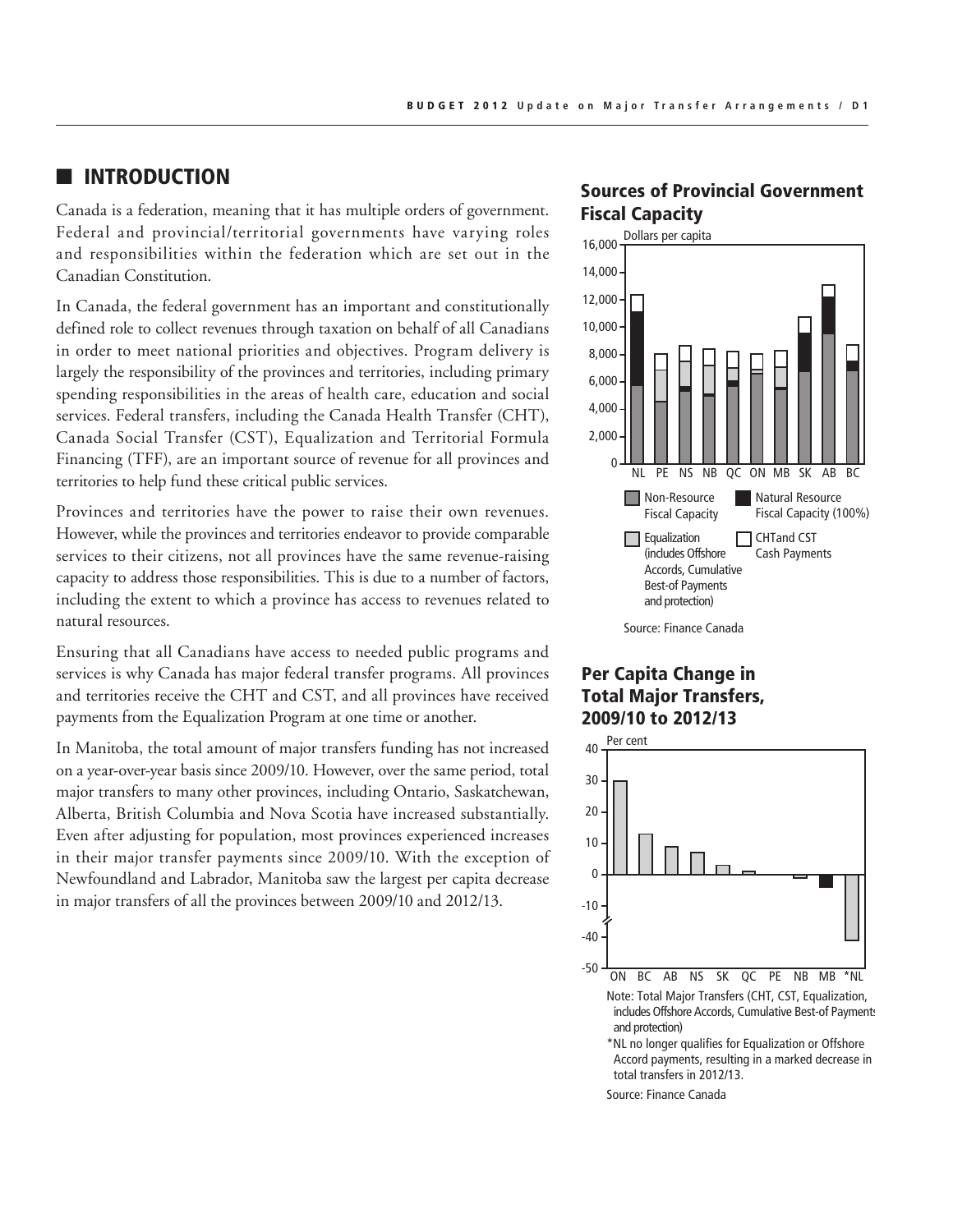# THE COMMITMENT TO WORK TOGETHER ON FISCAL ARRANGEMENTS

Given the varying responsibilities of the orders of government in our Canadian federation, the effectiveness of fiscal arrangements in Canada continues to be a key factor in our success as a nation.

In its 2006 budget, the federal government clearly noted the importance of working co-operatively with the provinces and territories on fiscal arrangements.

"Cooperation and collaboration between the Government of Canada and the provinces and territories have been critical to the development of the Canadian federation. Federal, provincial, territorial and municipal governments, working together, have created a network of programs covering health, education, social services, infrastructure, justice and a range of economic and social policies designed both to improve the quality of life of Canadians and to enhance the economic performance of the country.

Fiscal arrangements underpin the relationship between governments. They support the achievement of shared national objectives, reduce interprovincial disparities and provide territories with funding in recognition of the unique challenges of Canada's North."

Page 7 of the (federal) Budget 2006 Restoring Fiscal Balance in Canada

"Premiers are working together because they are all committed to the basic principle that no jurisdiction should be worse off. Canada's fiscal arrangements should be a win-win for all Canadians regardless of where they live."

Council of the Federation (2012) communiqué "Premiers Appoint Working Group on Fiscal Arrangements"

Canada's premiers have also demonstrated their ongoing commitment to working together to achieve effective fiscal arrangements. Premiers share the objective of having a federal transfer system that works for the benefit of all Canadians. This was reiterated at the January 16-17, 2012, Council of the Federation meeting in Victoria where Premiers shared their views on fiscal arrangements. They appointed a Working Group on Fiscal Arrangements, led by Manitoba Premier Greg Selinger, and composed of finance ministers from all provinces and territories, to assess the impact of current federal fiscal proposals for renewal.

Major transfers to provinces and territories are governed by federal legislation and typically include a set term with built-in renewal timeframes. All three major transfers, the CHT, CST and Equalization, are due to expire at the end of 2013/14. While there are no constitutional or legal provisions for intergovernmental consultations, the federal government has historically consulted with the provinces and territories before making significant changes to transfer arrangements.

The World Bank's 2005 submission to the Expert Panel on Equalization evaluated various institutional arrangements for fiscal equalization around the world. In its report, the World Bank noted that "The Federal Government of Canada… places a strong emphasis on intergovernmental consultation and shared decision making on intergovernmental fiscal transfers. Federal-provincial fiscal arrangement committees play a pivotal role in providing substance to such dialogues...."

A Framework for Evaluating Alternate Institutional Arrangements For Fiscal Equalization Transfers by Anwar Shah, World Bank, April 2005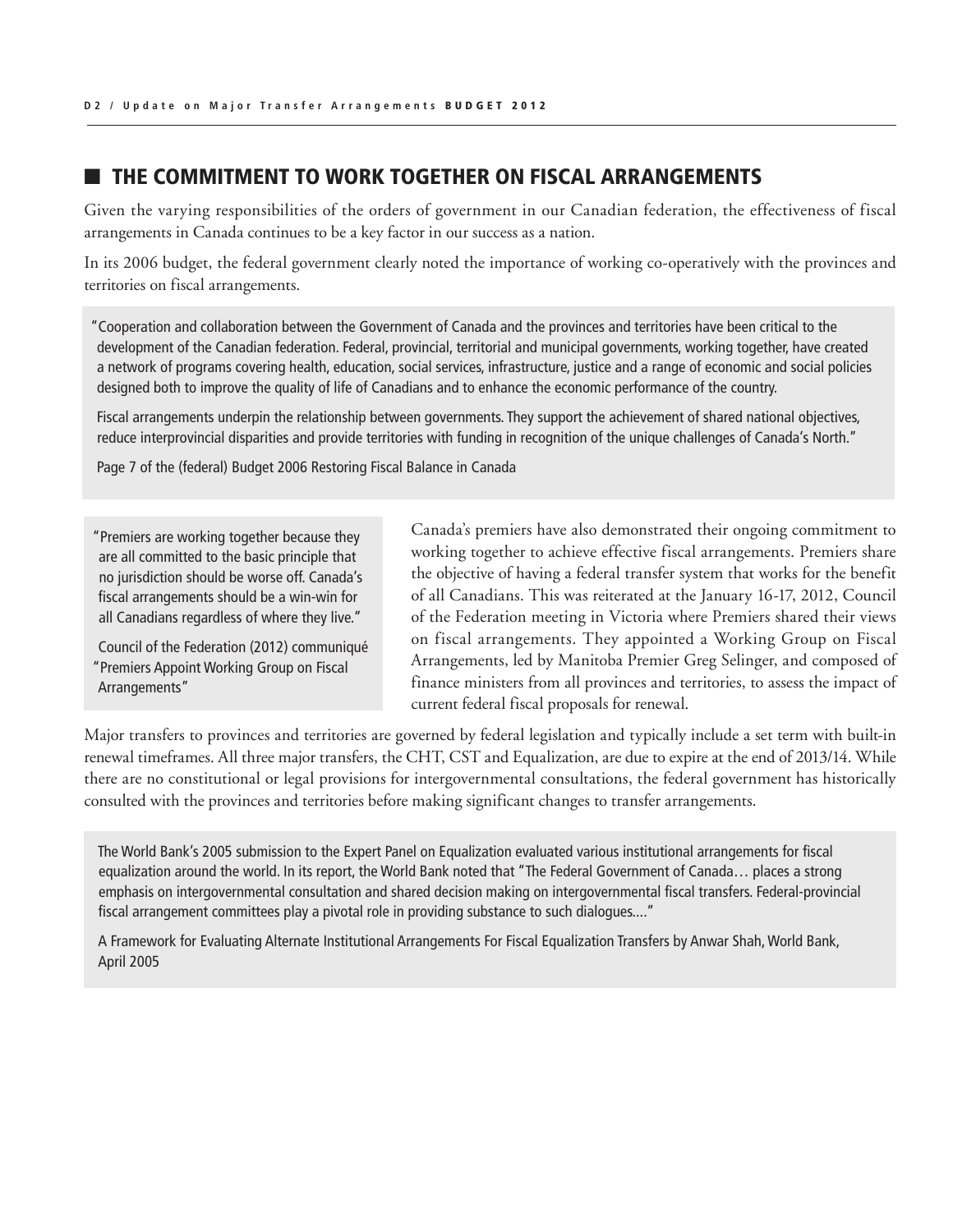In the past, premiers and finance ministers have been able to share their perspectives at federal/provincial/territorial meetings prior to program renewal, and have generally been engaged by the federal government when proposals for modifying major transfers are being considered.

The federal government made a commitment in federal budgets 2006 and 2007 to work with provincial and territorial governments to build a stronger federation through increased collaboration and openness, particularly as it related to fiscal arrangements.

In Budget 2007, the federal government committed to "…building a stronger federation… built on a vision of open federalism and respectful relations, where governments collaborate effectively to deliver results for Canadians."

Page 106 of The (federal) Budget Plan 2007

In recent years, however, the federal government has implemented significant changes to major transfers without consulting provinces and territories through the various forums developed for that purpose. Examples include the changes to the Equalization Program announced in November 2008, and more recently the December 19, 2011 announcement, regarding the federal government's intentions for the renewal of the major transfers which were confirmed in the 2012 federal budget. Manitoba is disappointed with this lack of consultation and continues to believe that a successful transfer renewal process must include an opportunity for engagement and meaningful input and dialogue between the federal government and the provinces and territories.

#### **The Federal Proposal**

In December 2011, the federal government set out its plans to provinces and territories for the renewal of major transfers in support of the provision of health care, education and other programs and services for all Canadians.

The Canada Health Transfer (CHT) will move to a per capita cash allocation model and will grow by 6% between 2014/15 and 2016/17. Starting in 2017/18, the CHT will grow based on a three-year moving average of nominal GDP growth until 2023/24 with a floor provision to ensure an increase of at least three per cent per year. Protection from year-over-year declines is also included so that no province or territory will receive less than its 2013/14 CHT cash allocation in subsequent years as a result of the move to equal per capita cash.

The Canada Social Transfer (CST) for post-secondary education, social assistance and social services, as well as programs for children will grow at three per cent per year beginning in 2014/15, continuing until 2023/24.

Equalization will continue to grow in line with GDP, and Territorial Formula Financing (TFF) will continue to grow based on its current formula. Federal/provincial territorial officials will complete the review of the technical aspects of Equalization and TFF in time for their renewal in 2014/15.

Source: (federal) Economic Action Plan 2012

Manitoba believes that fiscal arrangements, including Equalization, are an important feature of our Canadian federation. Because of this importance, governments should be guided by a clear set of principles and objectives in developing and altering any aspect of federal/provincial/territorial fiscal arrangements. Manitoba encourages the federal government to take full advantage of existing mechanisms of consultation with the provinces and territories to ensure the success of this renewal process.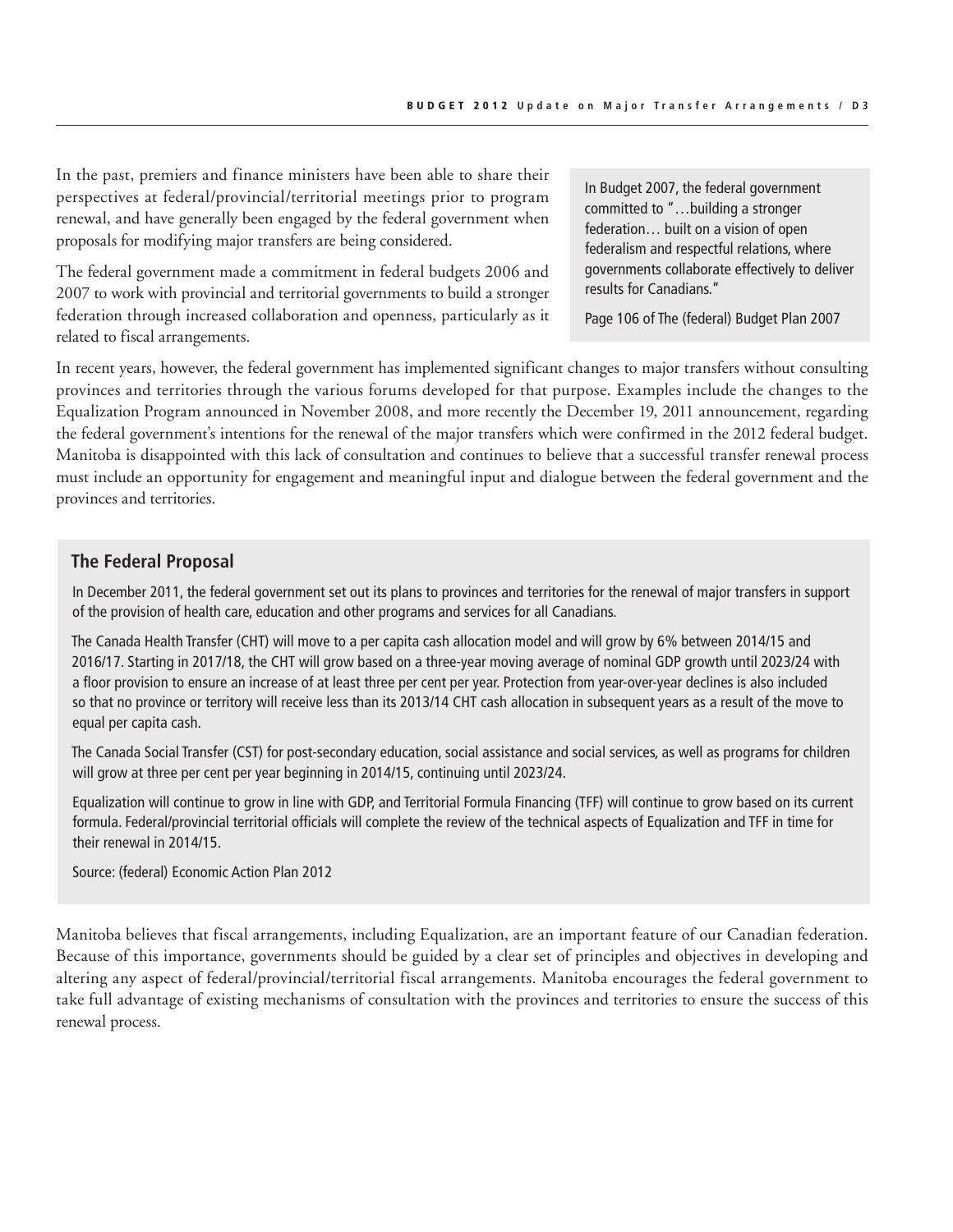## THE IMPORTANCE OF FEDERAL TRANSFERS TO PROVINCES AND TERRITORIES

The federal government uses its major transfer programs to support provinces and territories to achieve their primary constitutional spending responsibilities in areas of health care, post-secondary education, child programming and other social services. This is reasonable in that provinces and territories have the practical experience and administrative expertise when it comes to managing the vast and complex range of major social programs that Canadians rely on.

The federal government also uses transfers to build national programs that strengthen the nation. In the 1950s and 1960s, the federal government encouraged the development of nationwide hospital, medical care, social and post-secondary education programs. The costs of these programs were generally shared between the orders of government. However, by 1977, federal support moved from cost sharing to block funding, thereby placing increased cost pressures on the provinces.

Effective fiscal arrangements are an important feature of Canada and its success as a federation. All Canadians contribute to the cost of providing these federal programs through federal personal and corporation income taxes, GST and other taxes. They are not funded by provincial or territorial governments themselves. About 20% of federal government spending is directed through transfers to provinces and territories primarily the CHT, CST, Equalization and TFF.

In 2010/11, federal transfers accounted for between 14% and 41% of total revenue in each province. In 2010/11, 31% of Manitoba's total summary revenue was related to federal transfers. Manitoba's total transfers also include a variety of timelimited and/or program-specific funding; major transfers to Manitoba only accounted for about 25% of both summary revenue and expenditure. Interestingly, the CHT currently only covers about 20% of Manitoba's health expenditures, down from about 24% in 2004/05.

#### **The Role of the Equalization Program**

The majority of major transfer funds are distributed to all the provinces and territories through the CHT and CST; only a quarter is distributed through the Equalization Program.

"Parliament and the government of Canada are committed to the principle of making equalization payments to ensure that provincial governments have sufficient revenues to provide reasonably comparable levels of public services at reasonably comparable levels of taxation." *Constitution Act, 1982* Subsection 36(2)

Equalization is the federal government's transfer program for addressing differences in fiscal/revenue-raising capacity between provinces. The principle of making revenue-equalizing transfers to provinces has been enshrined in the Constitution since 1982.

Manitoba is one of six provinces who will receive Equalization payments in 2012/13; Ontario, Quebec, New Brunswick, Nova Scotia and Prince Edward Island also qualify for Equalization this year. While qualifying provinces change from time to time, all ten provinces have qualified for Equalization at one time or another since the program was introduced in 1957.

Equalization transfers are not intended to be a permanent entitlement; as a province's fiscal capacity increases, its Equalization entitlement declines. Equalization is designed to fill the gap between a province's own fiscal capacity and a national standard, making it possible for provinces to offer their residents reasonably comparable levels of public services at reasonably comparable rates of taxation. Without this equalizing transfer, the residents of provinces with lower fiscal capacity could face higher taxes, higher levels of net provincial debt and/or lower levels of services than those residents in provinces with higher capacity.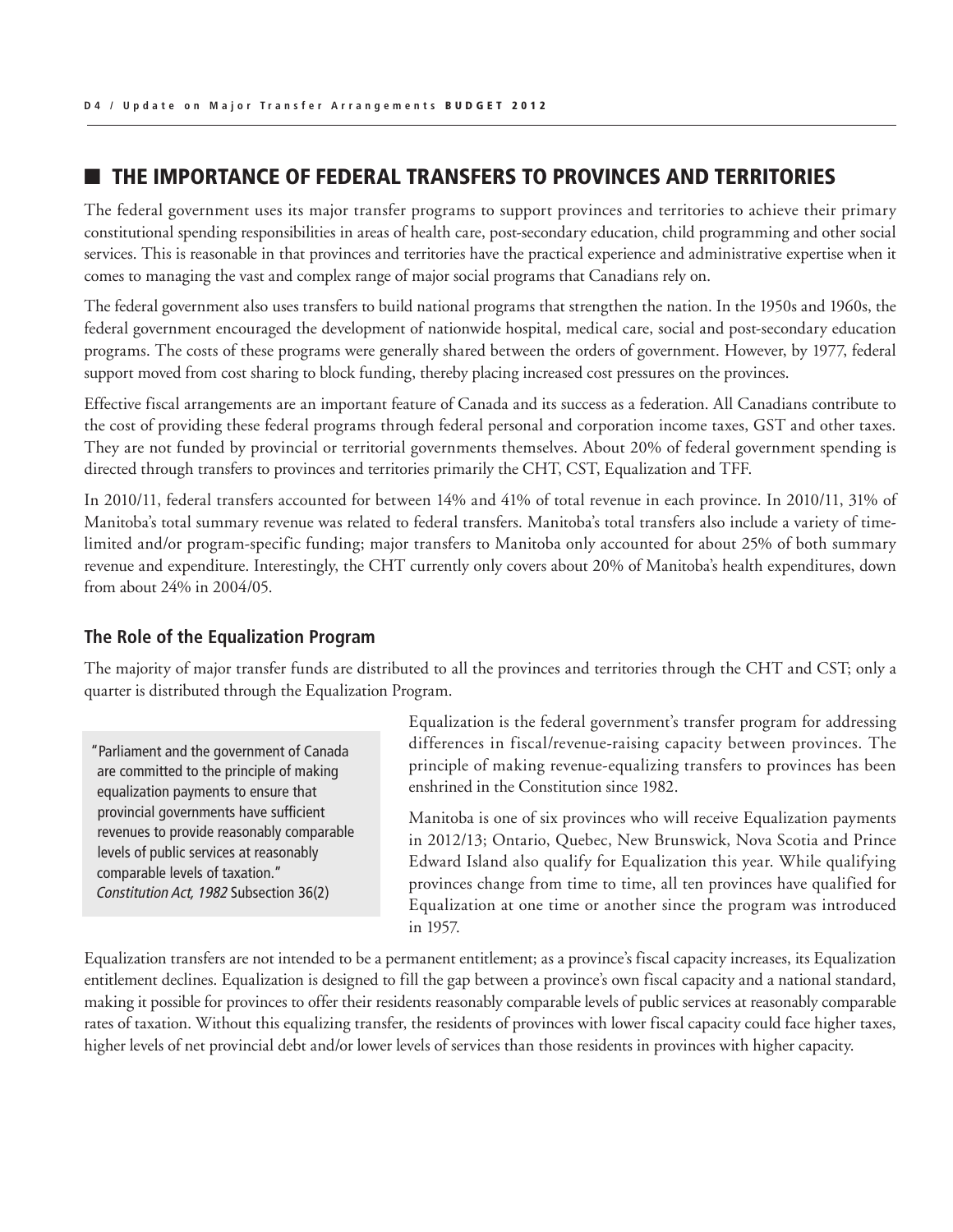The ability to provide comparable public services is important to the success of all provinces individually and the country as a whole. To achieve that objective, Manitoba believes it is important to have a responsive, fair and sustainable Equalization Program that adequately addresses differences in provinces' fiscal capacities.

#### **Sources of Fiscal Disparities in the Equalization Program**

The current Equalization Program measures a province's total own-source fiscal capacity based on its ability to raise revenue from five major revenue bases – consumption, business income, property values, personal income and natural resources.

The own-source fiscal capacity of each province for each base is then compared to the benchmark standard – the average revenue-raising capacity of all 10 provinces. Any province whose fiscal capacity is below the national standard qualifies for equalizing payments sufficient to raise its own-source capacity to the standard.

The "contribution" of each revenue base to total Equalization depends on a number of factors, including the size of the base, the amount of revenues to be equalized and the disparities between the provinces within the base.

Currently, the uneven distribution of natural resources is the single most important source of fiscal disparities among provinces. While the natural resource base is small (only five per cent of total revenues subject to Equalization), it is responsible for approximately one-third of total Equalization entitlements in 2012/13. This proportion would be higher if not for the fact that only fifty per cent of natural resource revenue is included in the calculation.

Even with an Equalization Program in place, there remain vast differences in fiscal capacity among the provinces. Equalization payments are not intended to "level the playing field" among provinces – the Program raises the fiscal capacity of receiving provinces to a common standard that is still well below the fiscal capacity of the non-recipient provinces, which remain above average.





\* Pre Cap Amounts

Source: Finance Canada (Manitoba Finance calculations)

## Combined Fiscal Capacity from Natural Resources, 2012/13

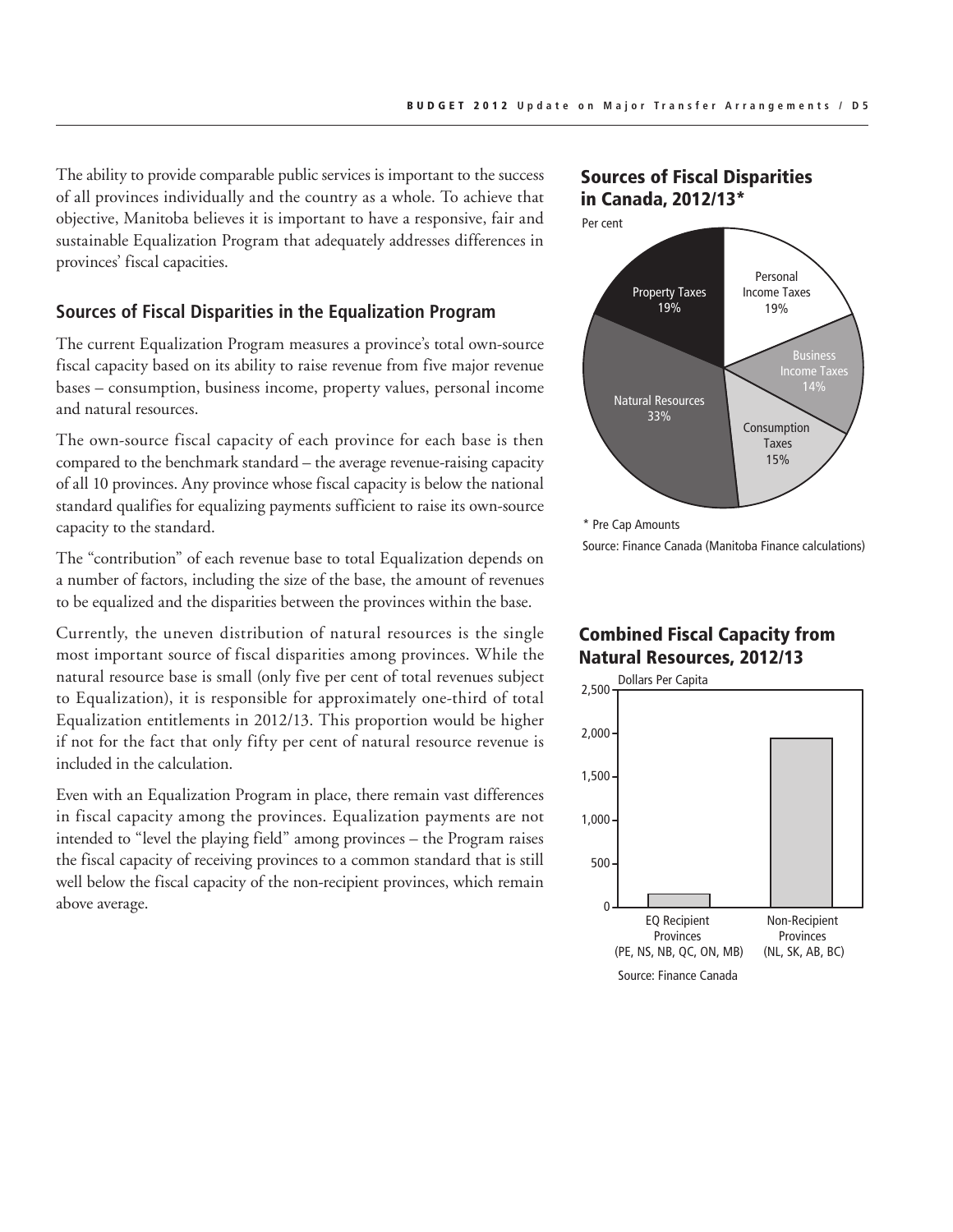## THE NEED FOR A BALANCED PACKAGE OF FEDERAL TRANSFERS

In a letter to the Council of the Federation in 2006, the Prime Minister acknowledged the existence of a fiscal imbalance in Canada and pledged his commitment to its elimination. Federal budget 2006 also acknowledged the need to restore fiscal balance and committed to developing a principles-based plan to achieve this balance. In budget 2007, the federal government made significant progress on this issue by introducing a complementary package of reforms to major transfer programs that included a commitment to equal per capita cash for CHT and CST balanced with a renewed and strengthened Equalization Program.

"A restored fiscal balance will ensure the provinces and territories have the means to build and provide things that matter to Canadians. When the provinces and territories invest in health care, postsecondary education, modern infrastructure, child care and social services, all of Canada is stronger." Page 104 of The (federal) Budget Plan 2007

Manitoba supported the plan for improving fiscal arrangements presented in the 2007 federal budget, considering it a reasonable compromise between the divergent views and interests of the provinces. The balance struck in 2007 would allow all provinces, including Manitoba and other non-resource-rich provinces, to better meet their obligations to provide quality programs and services to their citizens.

Part of the plan outlined in budget 2007 included moving both the CST and CHT to per capita funding models. This was achieved for the CST in 2007/08 and will occur for the CHT in 2014/15. The move, in 2014/15, to equal per capita funding will reduce CHT transfers to all provinces and

territories except Alberta, which is expected to receive a one-year increase of almost \$1 billion. Manitoba's CHT allocation is expected to be about \$30 million lower in 2014/15 compared to what it would have received under the current formula.

The 2007 budget also presented a renewed Equalization Program that was based on the recommendations of the federal Expert Panel on Equalization and Territorial Formula Financing, chaired by Al O'Brien, a former Deputy Provincial Treasurer of the Province of Alberta. Manitoba endorsed the strengthened program as progress toward improving Canadian fiscal arrangements overall.

#### Equalization Payments and GDP: Annual Share and Long-Term Average



Perhaps the most important feature of the renewed Equalization Program was that the total amount of payments provided to the provinces, and the overall size of the program, would once again be determined using a formula-driven measure of fiscal capacity. Under the strengthened Program, payments would either grow or decline as provincial fiscal capacities shifted over time. Given the intended move to equal per capita CHT and CST payments, a properly functioning Equalization Program is a critical component of a fair and principled system of fiscal transfers.

# $\blacksquare$  A STEP BACKWARD IN THE PLAN

In November 2008, the federal government took a step backward from its earlier commitment to ensure "that fundamental fairness is brought back to fiscal arrangements." It made a unilateral decision to constrain the ability of the Equalization Program to meet the constitutional objective of ensuring that "provincial governments have sufficient revenues to provide reasonably comparable levels of public services at reasonably comparable levels of taxation".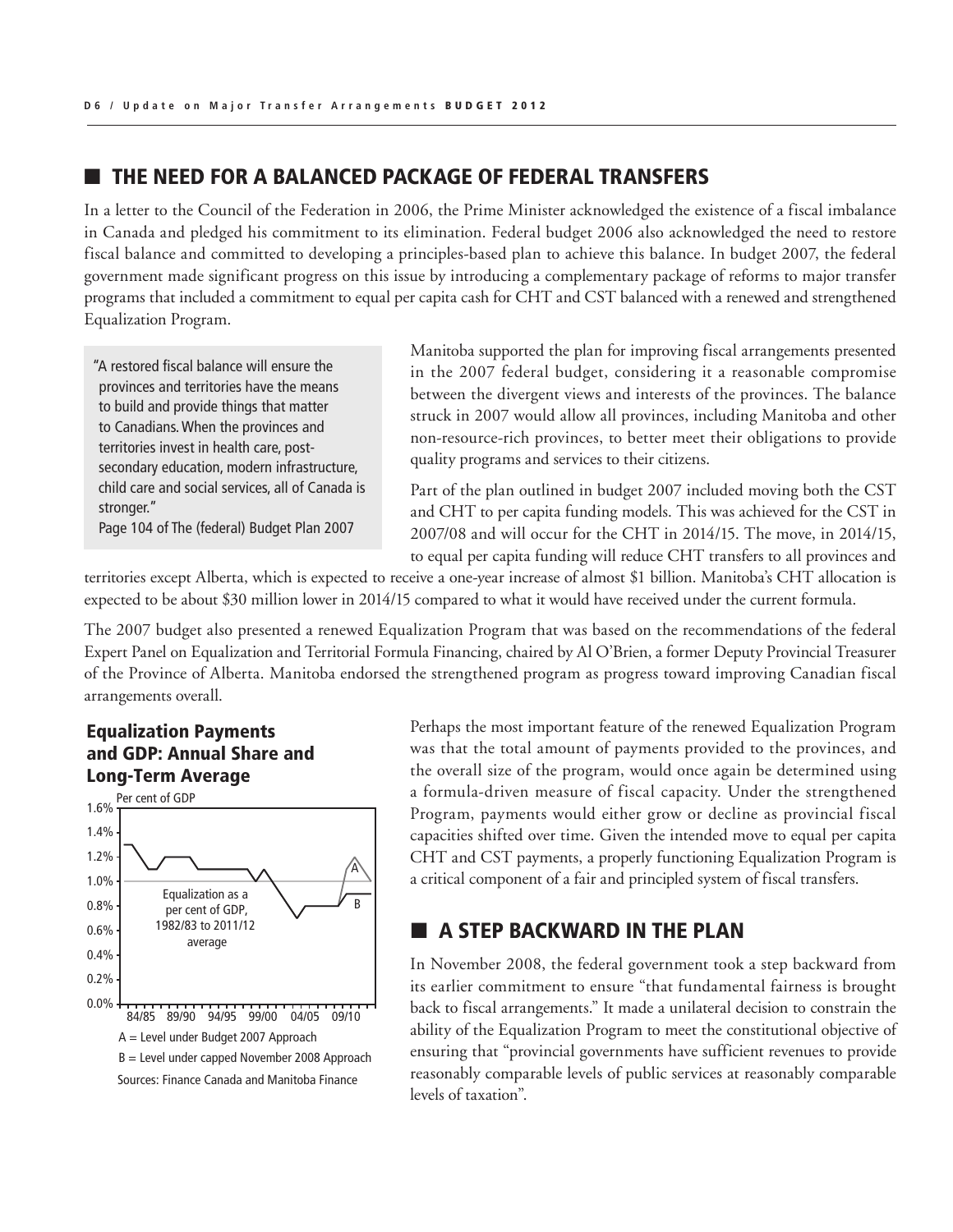This "capped" Equalization Program, implemented in 2009/10 (and currently in place) puts a limit on the total amount of Equalization provided to provinces based on the growth in nominal GDP. This means that the program is no longer able to raise provinces up to the national standard.

The O'Brien Panel's recommendation for an "adequate and responsive" Equalization Program has become even more salient in the context of the other changes announced in 2007; namely, the move to equal per capita cash payments under the CHT and CST.

"The Equalization program should provide sufficient revenues to receiving provinces to allow them to meet the goal of providing reasonably comparable public services at reasonably comparable levels of taxation. The program also should be robust enough to respond to changes in provinces' financial situations and to preclude the need for separate agreements with individual provinces."

Page 43 of Achieving a National Purpose: Putting Equalization Back on Track (the Final Report of the Expert Panel on Equalization and Territorial Formula Financing), May 2006

An estimated \$15 billion has been removed from the Equalization Program over the past four years as a result of the "capped" program compared to what would have been paid under the fully functioning 2007 program.

Manitoba appreciates that the impacts on Equalization receiving provinces have been partially offset by Total Transfer Protection payments. However, Manitoba believes that the responsiveness and fairness of the Equalization Program has been compromised because the total amount of Program funds distributed to provinces is no longer based on changes in provinces' fiscal capacities. It is now based on growth in the national economy, which is a poor indicator of regional fiscal disparities, particularly in a country as economically diverse as Canada.

Furthermore, by following through on only certain aspects of its 2007 framework, the federal government has compromised the balanced approach to fiscal arrangements it had introduced in 2007. Disparities between the provinces have increased since these constraining changes to the Equalization Program have been implemented.

Manitoba is concerned that these disparities will continue to increase under a transfer arrangement system that allocates the majority of funding to provinces on an equal per capita basis, without a fully functioning Equalization Program, such as the one recommended by the O'Brien Panel.

#### Major Transfers to Manitoba